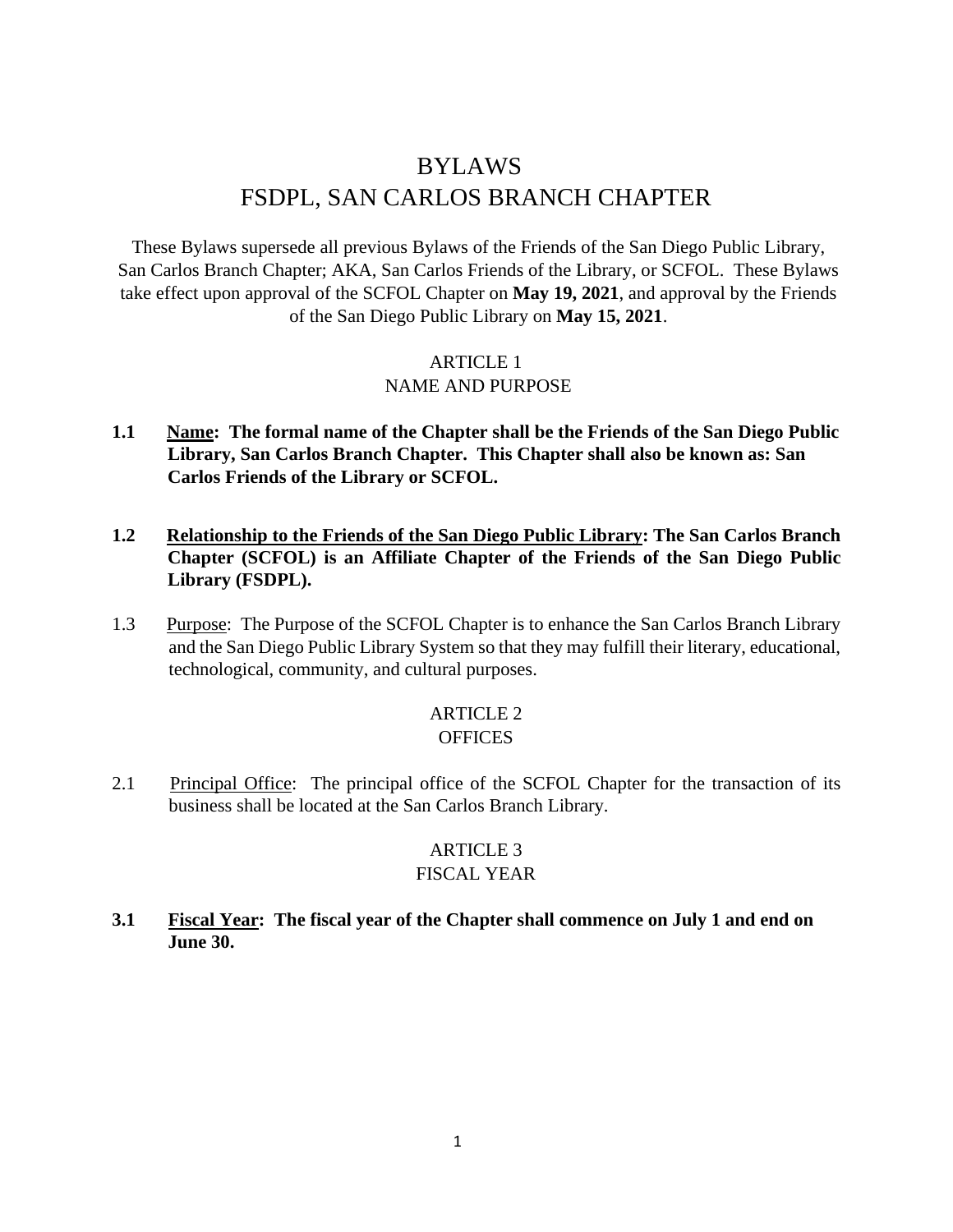# ARTICLE 4 MEMBERSHIP

- 4.1 Membership Eligibility: Membership shall be open to all persons, businesses, and organizations supportive of the purposes of the SCFOL Chapter and FSDPL. Membership is conferred by the payment of dues as found in 4.4.
- 4.**2** Membership Categories: **Categories of membership shall be determined by the Board of Directors of the Friends of the San Diego Public Library (FSDPL Board).** The privileges, rights, and duties of such categories of members shall be as provided by the FSDPL, subject to the terms of the FSDPL Bylaws. The San Carlos Branch Chapter may add privileges, rights, and duties in its Standing rules that do not conflict with those of the FSDPL. Within the Chapter, members will be divided into voting and non-voting members.

a. VOTING MEMBERS: Voting members of the Chapter are those individuals who from time to time comprise the Board of Directors of the Chapter (Board). Death, resignation, or removal of any Director as provided in these Bylaws shall automatically terminate the voting membership of such person in the Chapter.

b. NON-VOTING MEMBERS: All Chapter Members who are not members of the Board are non-voting Members. Results of Non-voting Member "votes or surveys" taken at annual or other SCFOL meetings shall only be advisory to the Board's decisionmaking process.

- 4.3. **Membership Lists: The city-wide FSDPL membership list(s) and Chapter membership list are FSDPL assets. Without the consent of the FSDPL Board, no membership list, or any part thereof, may be used by any person, business, or organization for any purpose not reasonably related to the goals and purposes of the FSDPL and the SCFOL Chapter.** 
	- **a. The Chapter shall keep an up-to-date list of its members in each category of membership.**
	- **b. The Chapter will inform the FSDPL of changes in the Chapter's membership list at the end of the fiscal year.**
- 4.4**. Dues: Dues for the various categories of membership shall be set by the FSDPL Board. Memberships, except for Life Memberships, shall extend for a period of one (1) year, which shall be the calendar year of the FSDPL**.
	- a. Those joining after October  $1<sup>st</sup>$  shall be credited to the following year.
	- b. Family Memberships include 2 adults.
	- c. Annual Membership cards, available from the FSDL office, shall be sent to annual members.
	- d. Life Membership cards shall be sent to new Life Members by the FSDPL, or its designee.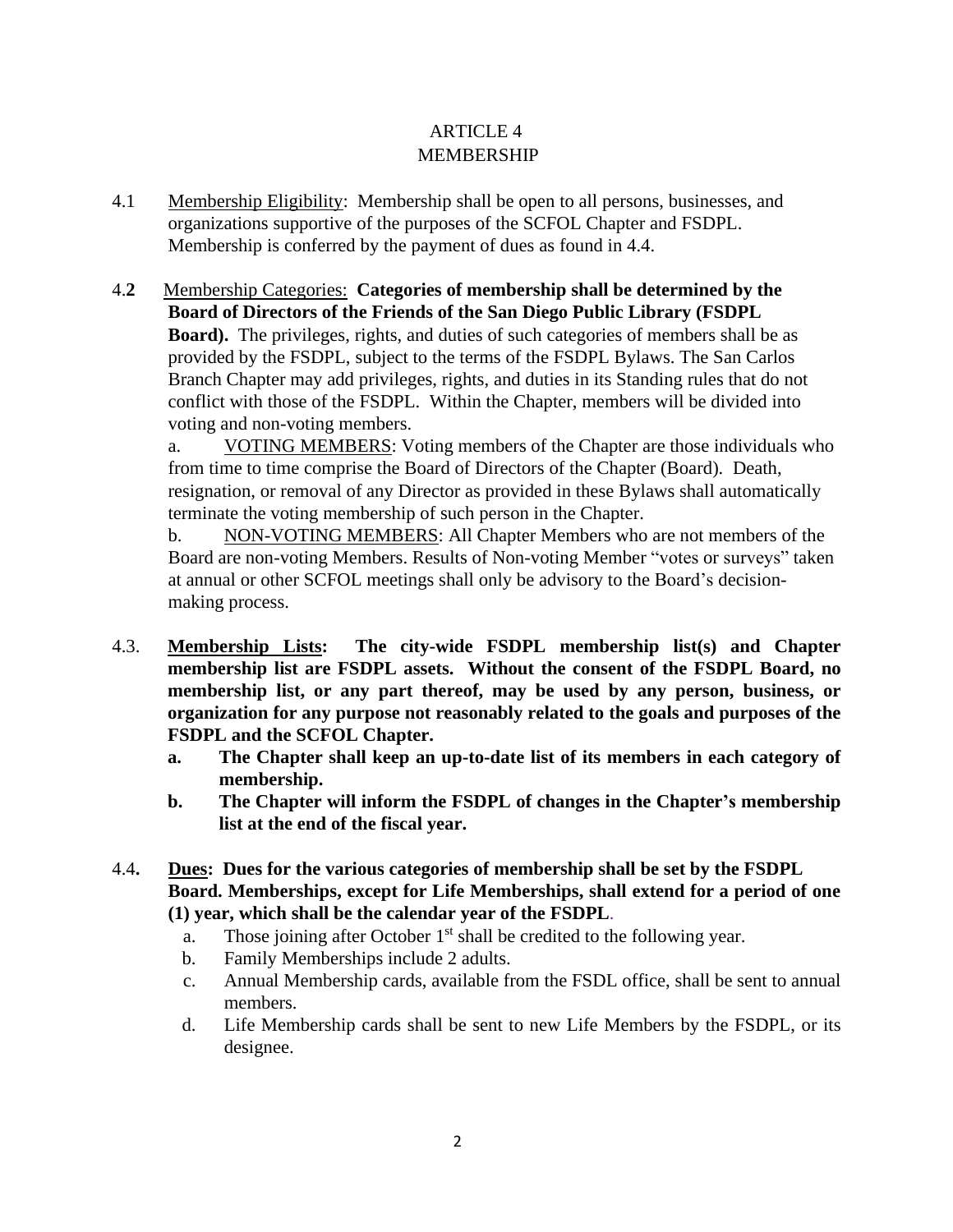4.5. Meetings of the Chapter Membership: The Chapter shall conduct at least one annual meeting open to the entire membership at a date and time to be determined by its Board.

# ARTICLE 5 BOARD OF DIRECTORS (BOARD)

- **5.1 Power of Chapter: The FSDPL Board has delegated the management of the Chapter to the Chapter's Board of Directors, subject to the ultimate authority of the FSDPL. Under the authority of the FSDPL, the Chapter's Board of Directors shall have full power and authority over the affairs of the Chapter, in accordance with the laws and regulations of the United States and State of California, the FSDPL Articles of Incorporation, the FSDPL Bylaws and the Chapter Bylaws and Standing Rules. Each Chapter and each member of its Board shall exercise such powers and otherwise perform such duties in good faith, in the manner such Directors believe to be in the best interest of the Chapter and FSDPL, and with such care, including reasonable inquiry, using ordinary prudence, as persons in a like position would use under similar circumstances, in accordance with Section 5231 of the California Nonprofit Public Benefit Corporation Law.**
- 5.2 Number of Board Members (Directors): The number of Directors of the Chapter shall be no fewer than three (3), and shall include the Officer positions of President, Secretary, and Treasurer (see section 5.10). The number of Directors shall be fixed in the Standing Rules, within the limits of this section, by a resolution by the SCFOL Board.
- 5.3. Eligibility: To be eligible to be a Director, an individual must be a member of the SCFOL Chapter as defined in Article 4.2. Employees of the FSDPL, any FSDPL chapter, or the San Diego Public Library (SDPL) are not eligible to be Directors.
- 5.4 Election of Directors:
	- a. Candidates for the Board of Directors shall be selected by a Nominating Committee, the members of which shall be selected by the Officers of the Board. The Nominating Committee may include both Chapter Voting and Non-Voting Members as defined in Section 4.2.
	- b. The Board may establish different terms of office for Directors in order to provide that no more than one-half of the Directors shall be elected in a given year.
	- c. Any Board member may be removed from the Board **upon the vote of two thirds (2/3) of the Members of the Board.**
- 5.5. Vacancies: A vacancy on the Board shall be filled by a majority vote of the Board members present when a quorum exists.
	- a. Each Director so chosen will serve until the next annual meeting at which time the position shall be filled according to Section 5.4.
	- b. Any changes to the Board shall be submitted to the FSDPL at the time they take effect.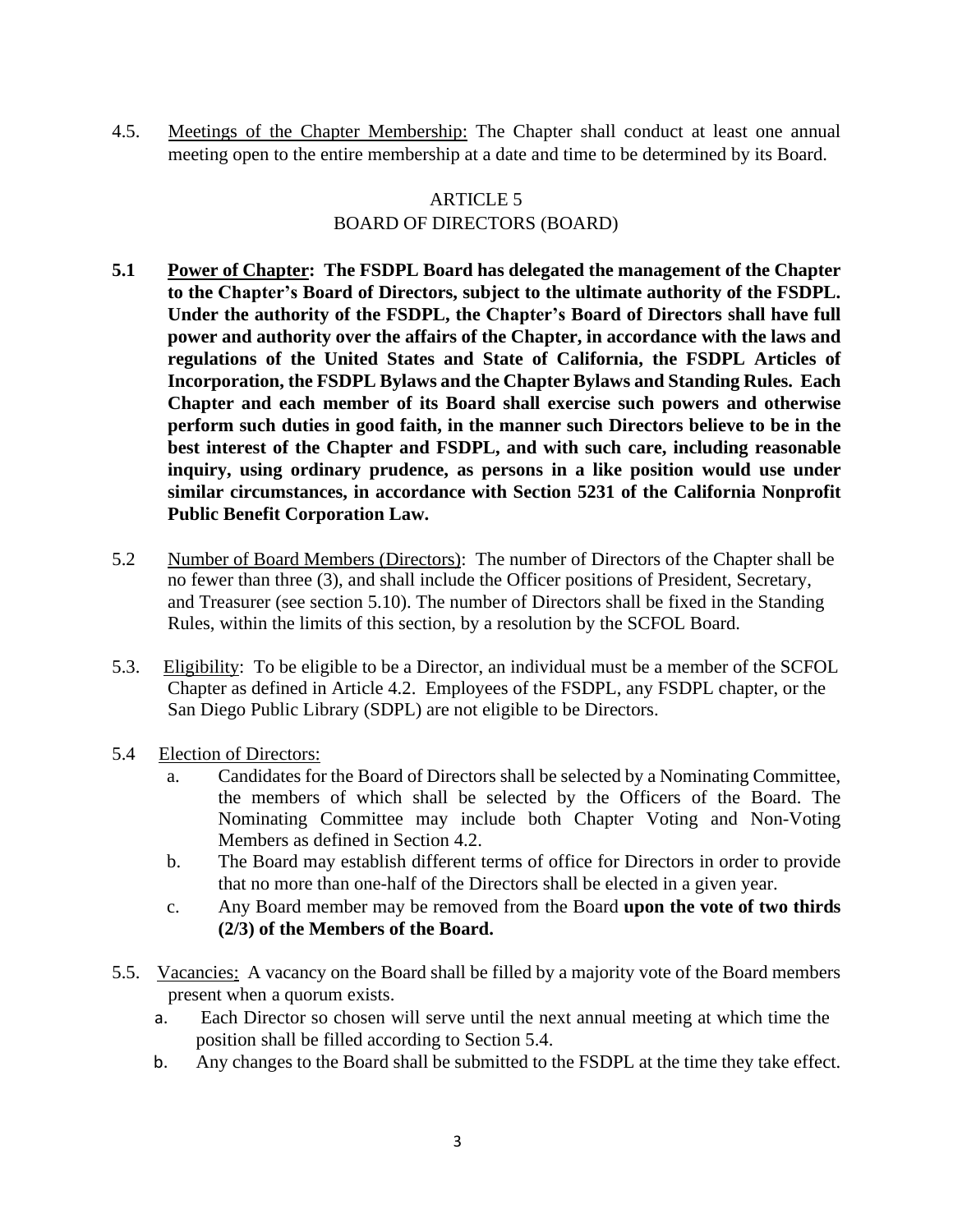- **5.6. Compensation : Board members shall not receive compensation for their services ; however, reimbursement of expenses may be paid, as determined by resolution of the Chapter to be just and reasonable.**
- **5.7.** Meetings:
	- a. Board meetings may be held at the discretion of the Board as defined in the Standing Rules. The time and place of meetings shall be determined by the Board.
	- b. The Board shall annually schedule one General Membership meeting.
	- c. Any Board meeting, regular or special, may be held in person, by conference telephone, electronic video screen or similar communication equipment, or email correspondence, so long as all Directors participating can see all written communication or hear one another.
	- d. **A majority of the currently seated Directors constitutes a quorum. No business shall be considered by the Board at any meeting at which a quorum is not present and the only motion which the Chair shall entertain at such meeting is a motion to adjourn. At a meeting at which a quorum is initially present, the Board may continue to do business regardless of a loss of that quorum due to a withdrawal of Directors from the meeting, provided that any action thereafter taken must be approved by at least a majority of the required quorum.**
	- e. Meetings of the Board shall be presided over by the President, or in his/her absence, by a Chairperson chosen by a majority of the Board members present at the meeting. The Secretary of the Chapter shall act as secretary of all meetings of the Board, provided that, in his/her absence, the presiding officer shall appoint another person to act as Secretary of the meeting.
- **5.8. Majority Action as Board Action: Every act or decision done or made by a majority of the Board present is the action of the Chapter. The Board may not act in conflict with the FSDPL Articles of Incorporation, the FSDPL Bylaws, the Chapter Bylaws, or any law or regulation of the United States or the State of California.**
- **5.9. Action by Unanimous Written Consent without Meeting: Any action required or permitted to be taken by the Directors under any provision of law may be taken without a meeting if all Directors shall individually or collectively consent in writing to such action. Such written consent or consents shall be filed with the minutes of the proceedings of the Board. Such action by written consent shall have the same force and effect as a majority vote of the Directors. Any certificate or other document filed under any provision of law which relates to action so taken shall state that the action was taken by unanimous written consent of the Board without a meeting and that the Bylaws of the Chapter authorize the Directors to so act, and such statement shall be prima facie evidence of such authority.**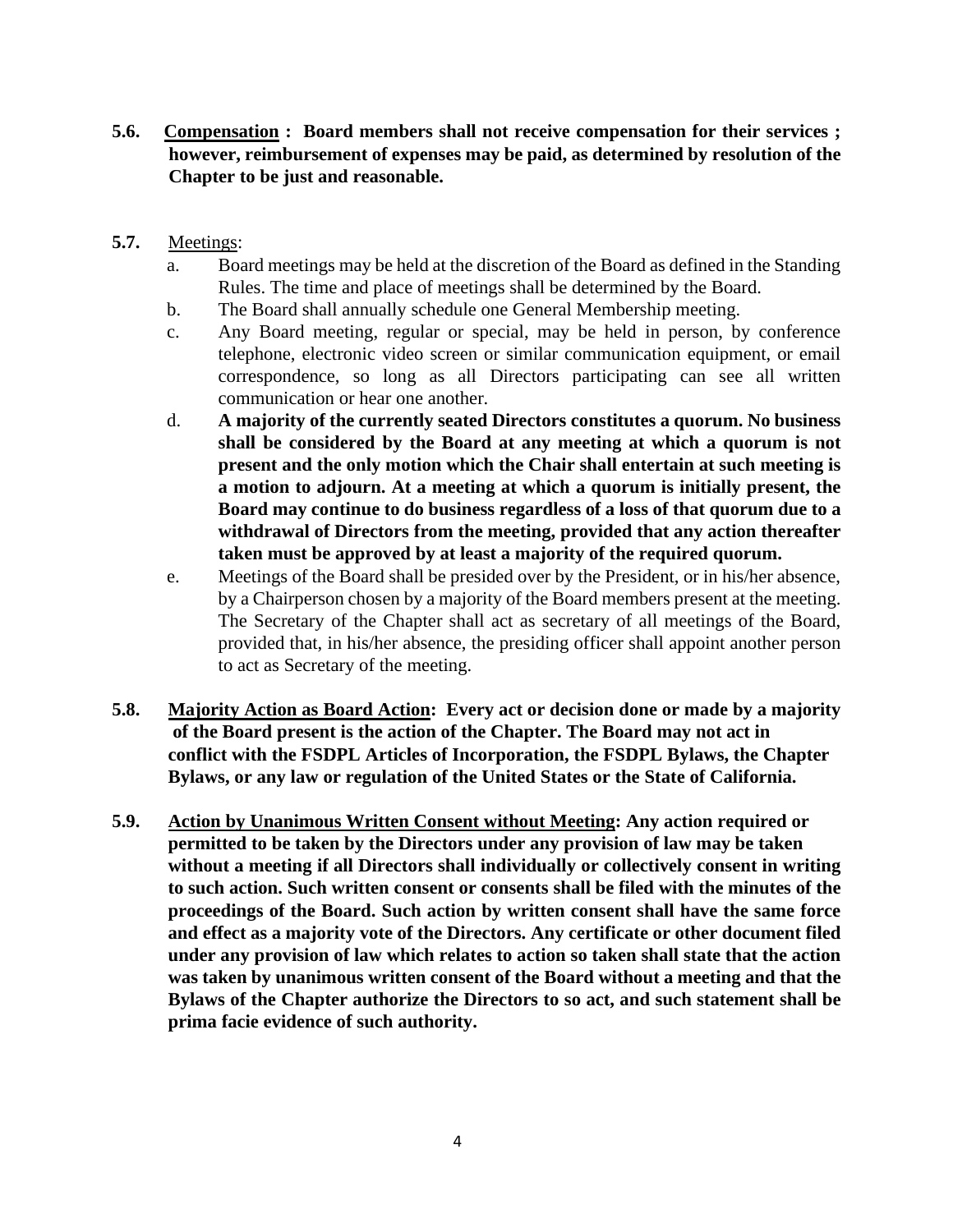## 5.10. Officers of the Board:

- a. Officers must be members of the Chapter. Officers are Directors. If a Chapter member who is not a Director is elected to an office, they shall automatically become a Director for as long as they hold office.
- b. **The Officers of the Board shall minimally include the positions of President, Secretary, and Treasurer. One person may serve concurrently in the two positions of Secretary and Treasurer. One person may not concurrently hold the office of President, and either Secretary or Treasurer. Officers shall not be related by blood or marriage.**
- c. Additional Officers may be designated by the Board as needed. Officer positions designated by the Board may also be abolished by the Board.
- d. Offices may be shared with other Directors (i.e., Co-President).
- e. The election of Officers shall be held at the annual meeting of the General Membership in a manner determined by the Board.
- f. Election results shall be submitted to the FSDPL within one month. Any changes to the Board shall be submitted to the FSDPL at the time they take effect.
- g. **Any Officer of the Board may be removed from an office of the Board upon the vote of two-thirds (2/3) of the members of the Board.**
- h. A vacancy in an office shall be filled by seeking a candidate approved by majority vote of the Board members present when a quorum is present. Each officer so chosen will serve until the next annual meeting at which time the position will be filled according to Section 5.10.
- 5.11 Duties of the Board Officers:
	- a. Duties of the President.
		- 1. Shall have general supervision, direction, and control of the business affairs of the Chapter and shall see that all orders and resolutions of the Board are carried into effect.
		- 2. Shall preside at and prepare the agenda for all meetings of the Chapter and the Board.
		- 3. S**hall serve as the representative to the FSDPL President's Advisory Council (PAC) monthly meeting. This responsibility may be delegated to another member of the Chapter.**
		- 4. **Shall respond (or delegate responsibility to respond) to all requests for information from the FSDPL.**
	- b. Duties of the Secretary.
		- 1. Shall record the minutes of the Chapter and Board meetings to include all actions and votes of each action.
		- 2. Shall see that record management is appropriately maintained in the Chapter files.
		- 3. Shall handle all Chapter related correspondence.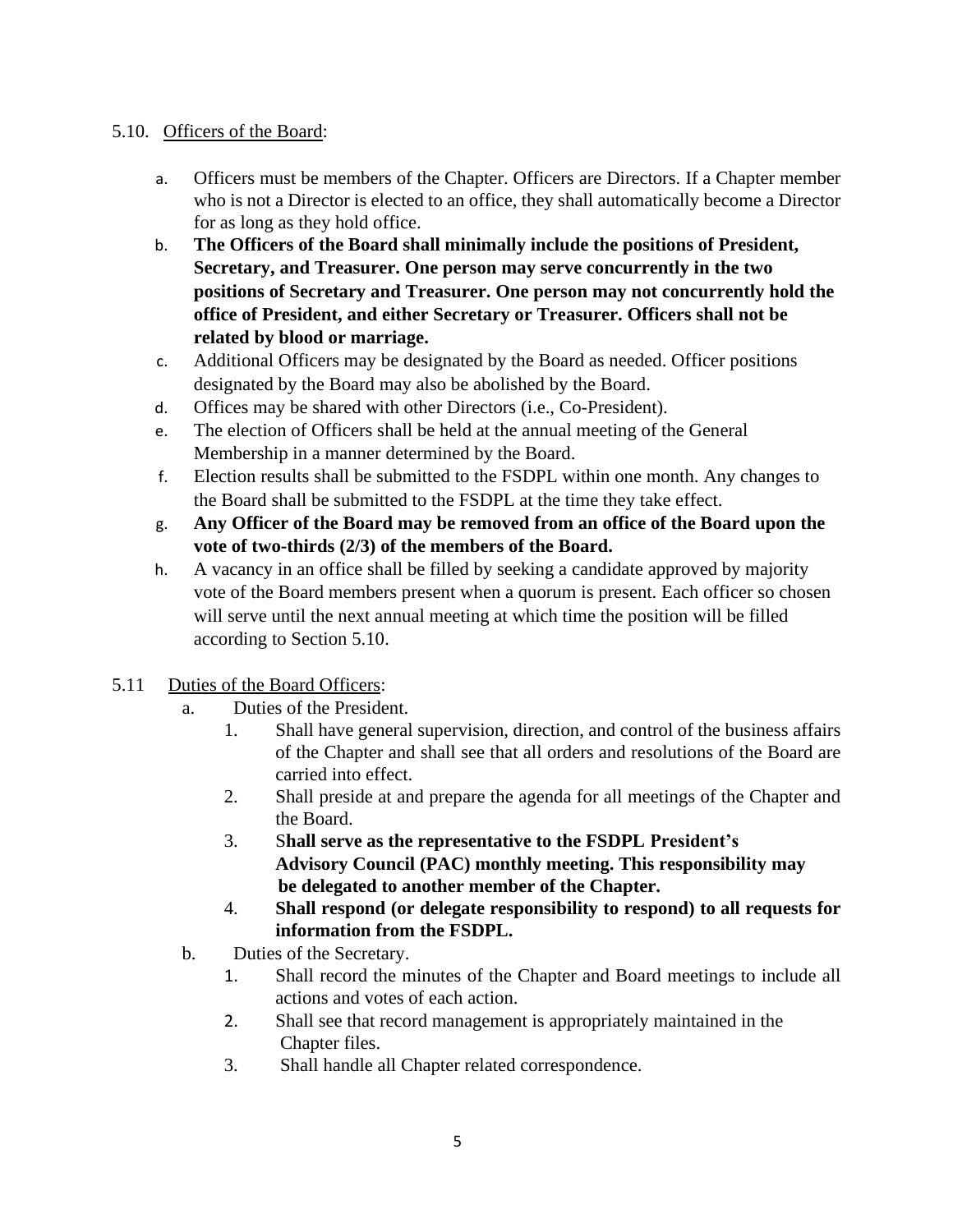- c. Duties of the Treasurer.
	- 1. Shall be responsible for the fiscal accounting and budgetary functions required in the operation of the Chapter.
	- 2. Shall promptly cause to be deposited all funds into the checking account and is authorized to pay all bills.
	- 3. **Shall incorporate Chapter financial reports into the Annual Chapter Financial Report, to be submitted to the FSDPL by the date requested.**
	- 4. **Shall notify the FSDPL Treasurer of individual donors who give a cumulative donation of \$5,000 or more within that Fiscal Year.**

## ARTICLE 6

# CHAPTER RECORDS, RESPONSIBILITIES, AND REPORTS

- **6.1 Records: The Chapter shall maintain adequate and correct accounts, books and records of its business and shall maintain minutes of the proceedings of its Board. Copies of the Annual Chapter Financial report and the Chapter's final bank statement(s) for the fiscal year shall be forwarded to the FSDPL office at the time specified by the FSDPL and will be maintained by the FSDPL office. All other financial books, records and accounts shall be kept at the Branch or another equally accessible location.**
- 6.2 Checks, Drafts, Notes, Etc.: All checks, drafts or other orders for payment of money, notes or other evidences of indebtedness, issued in the name of or payable to the Chapter, shall be signed or endorsed by such person or persons and in such manner as shall be determined from time to time by resolution of the Board.
- 6.3 **Authority to Execute Contracts: The Board may authorize any Officer or Officers, agent or agents, to enter into any contract or execute, subject to its fiduciary duties, any instrument in the name of and on behalf of the Chapter, except that contracts or instruments which will cause a financial obligation beyond the current financial security of the Chapter may not be entered into without prior FSDPL approval**. **The FSDPL considers a chapter to have the financial security to enter into a contract if it has available in its accounts the amount to cover the contract plus an amount that will cover a year's worth of operating expenses.**
- 6.4 Donations: After exercising due diligence and subject to its fiduciary duties, the Chapter may accept gifts, legacies, donations, and/or contributions in any amount and any form upon such terms and conditions as may be decided from time to time by its Board members.
	- **a.** All donors, donating an amount exceeding the amount required for a Life Membership, may be given a Life Membership and/or an additional Life Membership, should they already have one. All Life Memberships shall be recorded with the FSDPL office.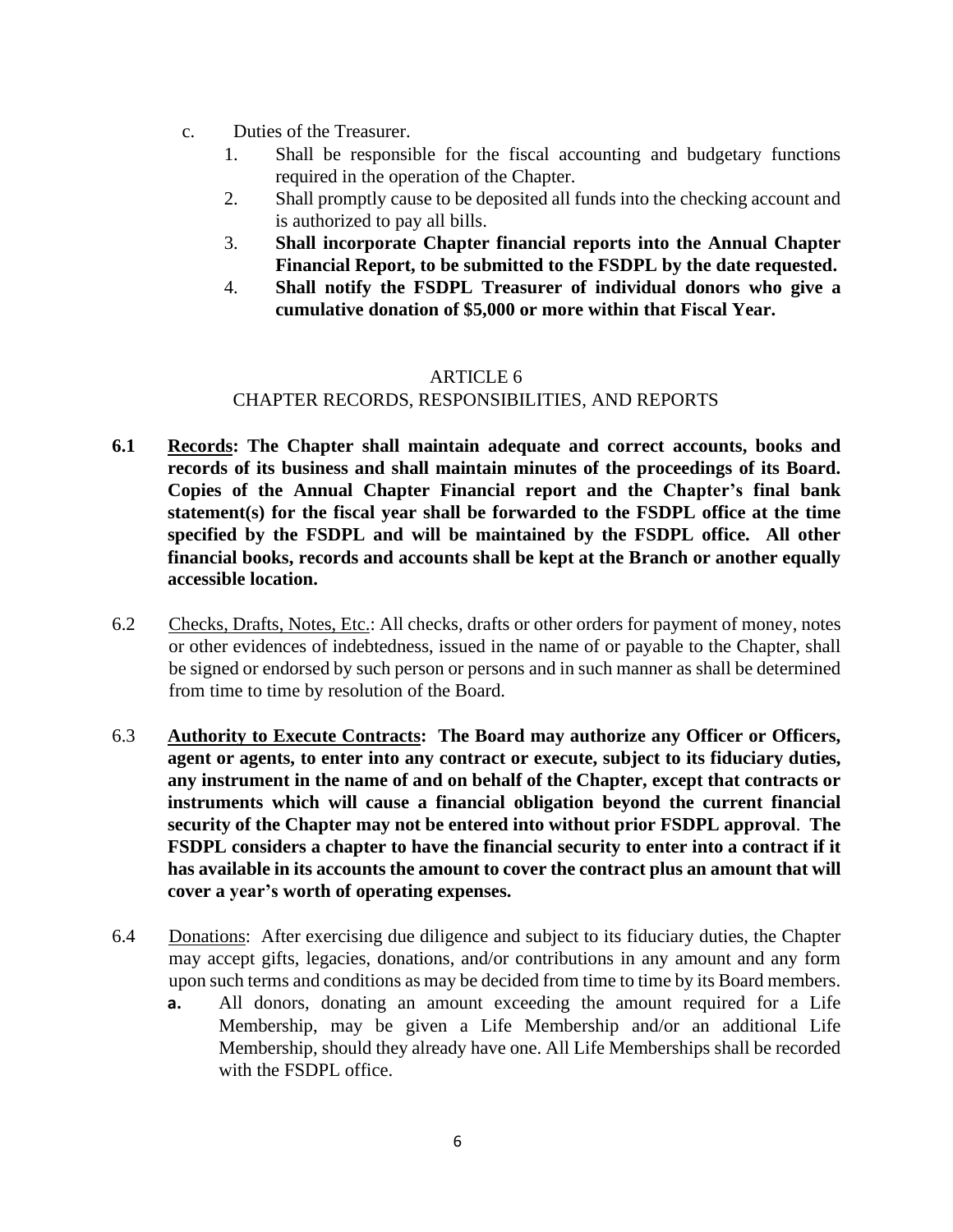- **b. All donations of \$5,000 or more, regardless of the donor's stated desire to remain anonymous, must be reported to the FSDPL Treasurer in the manner required by the FSDPL, per IRS ruling. {See Bylaws Best Practices 23}**
- **6.5 Political Activities: The Chapter, its Officers and Directors in their official capacity, and/or Board shall refrain from any involvement in any political campaign on behalf of, or in opposition to, a candidate.**
	- **a. The Chapter shall not make any political or lobbying expenditure, or undertake fund raising activity, which will result in the loss of, or otherwise adversely affect the status as a tax-exempt organization under the current Internal Revenue Code.**
	- **b. Lobbying expenditures for library-related issues are permissible within specific limitations as set forth in the Standing Rules in accordance with guidelines set forth by the FSDPL.**

# ARTICLE 7 PROPERTY OF THE CHAPTER

- **7.1 Property Used Exclusively for Charitable Purposes: During the existence of this Chapter, the assets and property of this Chapter, including all personal property and all real property wherever situated, shall be irrevocably dedicated, held, used and applied exclusively to promote and further the general charitable purposes and objective of the Chapter and the FSDPL, as set forth in FSDPL Articles of Incorporation.**
- **7.2 Distribution of Assets upon Dissolution: The assets and property of this Chapter are irrevocably dedicated to charitable purposes, and no part of the net income or assets shall ever inure to the benefit of any private person. Upon the dissolution and winding up of the Chapter, its assets remaining after payment or provision for payment of all debts and liabilities shall be relinquished to the FSDPL.**

## **ARTICLE 8 AMENDMENT OF BYLAWS**

**8.1 Amendments: The Board may, by a vote of two-thirds (2/3) of the Members of the Board attending its annual meeting or a special meeting held for that purpose, amend any of these Bylaws, or may adopt additional Bylaws, except that these Bylaws may not be altered, amended, or modified in any manner which would alter the general charitable purposes of the Chapter or the FSDPL or which would jeopardize the tax exemptstatus of the Chapter or the FSDPL as a charitable organization under Section 501(c)(3) of the Internal Revenue Code and Section 23701(d) of the California Revenue and Taxation Code.**